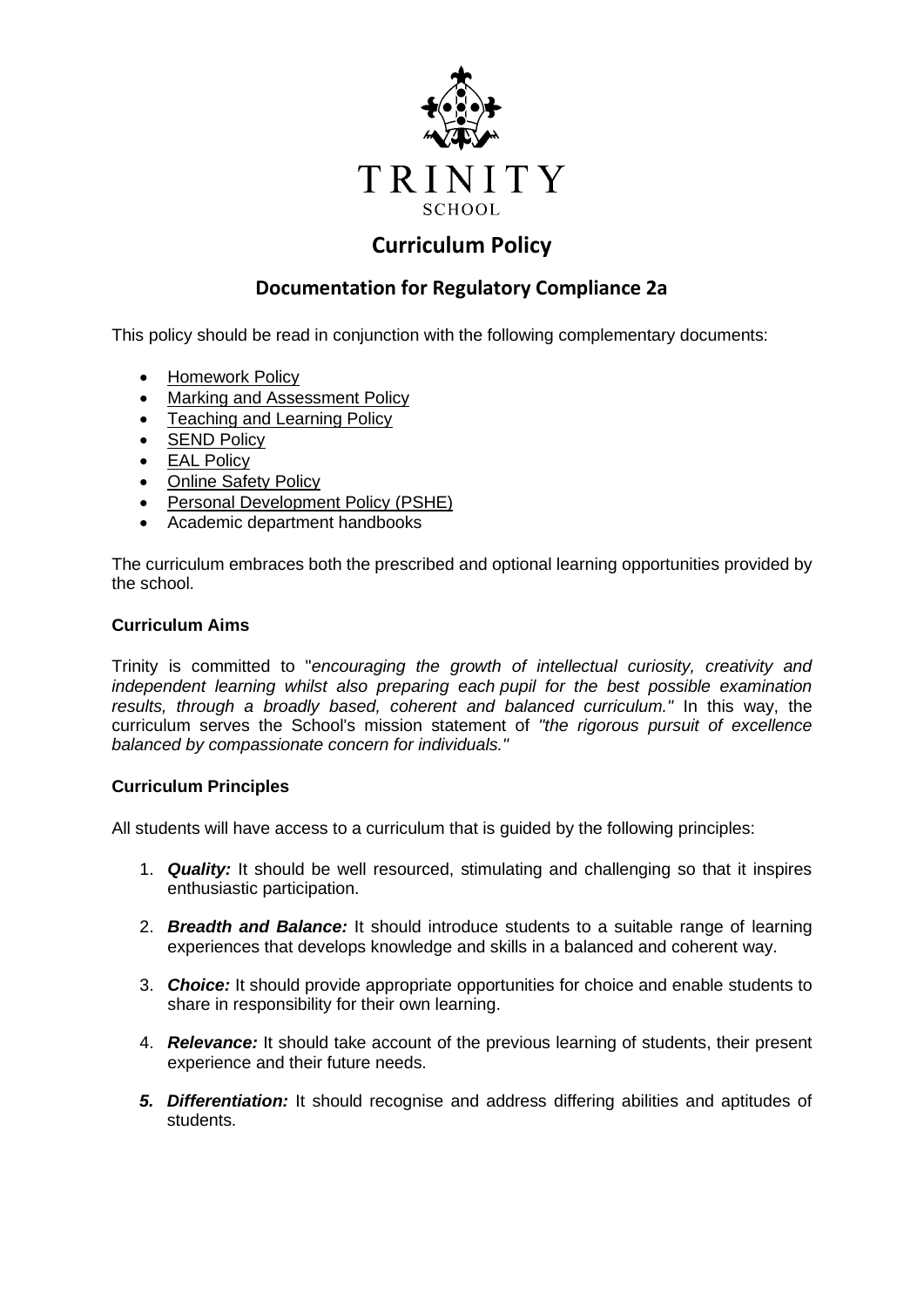## **Curriculum Objectives**

The curriculum structure reflects a commitment to providing:

- Full-time supervised education for students of compulsory school age which provides them with experience in linguistic, mathematical, scientific, technological, human and social, physical and aesthetic and creative education
- Subject matter appropriate for the ages and aptitudes of students, including those students with SEND conditions using the guidance provided by the Individualised Education Plan (IEP) and the Education Health Care Plan EHCP (if applicable)
- Opportunities for students to acquire speaking, listening, literacy and numeracy skills
- Appropriate careers and higher education guidance
- Activities, learning opportunities and support appropriate for the needs of students above compulsory school age
- Opportunities for all students to learn, make progress and gain preparation for the responsibilities and experiences of adult life
- the provision of opportunities beyond the National Curriculum
- a logical development through their academic life at Trinity
- a suitable range of academic courses at each level of their education, appropriate to the ability and passion of each student
- an effective programme of moral, religious, personal, social and health education which supports Fundamental British Values (FBVs) and is congruent with the School's aims and ethos

#### **Curriculum Structure**

In the early years, the emphasis is on acquiring skills in a wide variety of subject areas. At GCSE and in the Sixth Form the range of subjects available is designed to keep as many options open as possible. This is to give each student an opportunity to study an appropriately wide variety of subjects within the next stage of their education.

A comprehensive Personal Development programme is devised which is tailored to the needs of each year group. This programme includes aspects of citizenship, life skills and other opportunities provided by visiting speakers, industry conferences, residential courses, offtimetable days (Field Days), Business Awareness Days, team building, Outward Bound, as well as other activities. There is also a programme of Careers awareness and guidance devised for each year group.

The School has a strong commitment to the non-timetabled curriculum, the objectives of which supplement and extend those of the timetabled curriculum.

The subjects currently available are summarised in the table below. Further details including option choices can be found on the curriculum page of the school website.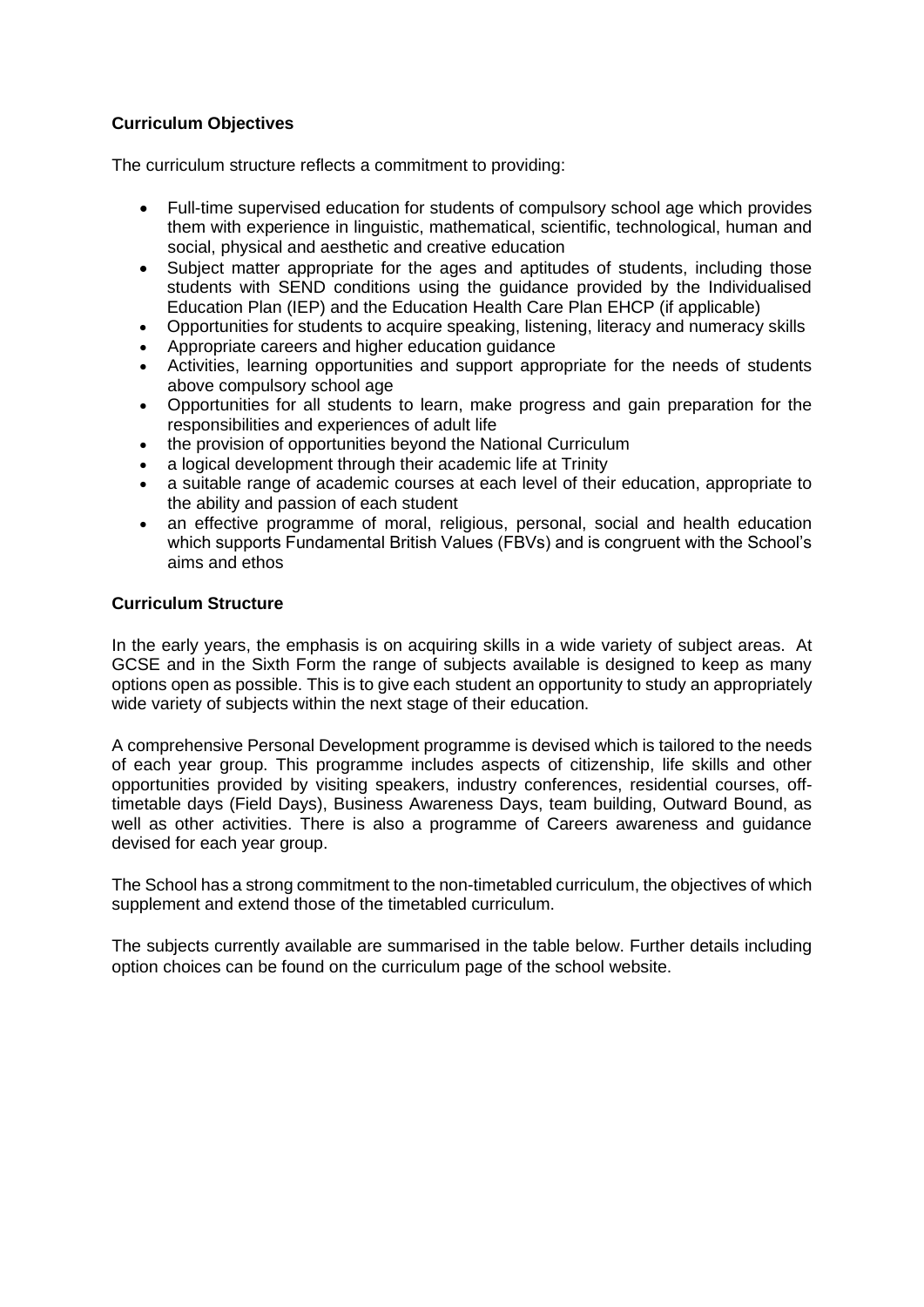| <b>Curriculum Plan for 2022-23</b> |                          |                          |                                                               |                                 |                                                 |                                           |                                           |  |
|------------------------------------|--------------------------|--------------------------|---------------------------------------------------------------|---------------------------------|-------------------------------------------------|-------------------------------------------|-------------------------------------------|--|
|                                    | 35-Minute Lessons        |                          |                                                               | 40 Timetabled Lessons Each Week |                                                 |                                           |                                           |  |
|                                    | л                        | $\mathbf{1}$             | $\overline{2}$                                                | $\overline{3}$                  | $\overline{a}$                                  | 5                                         | 6                                         |  |
| <b>English</b>                     | 5                        | 5                        | 4                                                             | 4                               | 5                                               | 5                                         |                                           |  |
| <b>Mathematics</b>                 | 5                        | 4                        | 5                                                             | 4                               | 5                                               | 5 <sup>Double Sci</sup>                   |                                           |  |
|                                    |                          |                          |                                                               |                                 |                                                 | 4 <sup>Triple</sup> Sci                   |                                           |  |
|                                    |                          |                          |                                                               |                                 |                                                 | 3 <sup>Double Sci</sup>                   |                                           |  |
| <b>Biology</b>                     |                          |                          | $\overline{2}$                                                | 3                               | 3                                               | 4 <sup>Triple Sci</sup>                   |                                           |  |
| <b>Chemistry</b>                   | 4                        | 4                        |                                                               |                                 |                                                 | 3 <sup>Double Sci</sup>                   |                                           |  |
|                                    |                          |                          | $\overline{2}$                                                | 3                               | 3                                               | $\boldsymbol{\Delta}^{\text{Triple Sci}}$ |                                           |  |
| <b>Physics</b>                     |                          |                          | $\overline{2}$                                                | 3                               | 4                                               | 3                                         |                                           |  |
| <b>Geography</b>                   | $\overline{2}$           | $\overline{2}$           | $\overline{2}$                                                | $\overline{2}$                  |                                                 |                                           |                                           |  |
| <b>History</b>                     | $\overline{2}$           | $\overline{2}$           | $\overline{2}$                                                | $\overline{2}$                  | Choose FOUR subjects,<br>including at least one |                                           |                                           |  |
| <b>Religious Studies</b>           | $\overline{2}$           | $\overline{2}$           | $\overline{2}$                                                | $\overline{2}$                  |                                                 |                                           |                                           |  |
| $1st$ MFL                          | Languages (2             | 3                        | 3                                                             |                                 |                                                 |                                           |                                           |  |
| 2 <sup>nd</sup> MFL                | periods)                 | 3                        | 3                                                             | Choose TWO                      |                                                 |                                           | Choose FOUR                               |  |
|                                    | Classical                | $\overline{2}$           |                                                               | (2 x 3 periods                  |                                                 |                                           |                                           |  |
| Latin                              | Studies (2               |                          |                                                               | = 6 periods)                    |                                                 | humanity and at least one                 | subjects (4 x 8                           |  |
| <b>Design Technology</b>           | neriodel<br>2            | $\overline{2}$           | Choose four<br>out of six (4 x<br>2 periods = $8$<br>periods) | <b>Choose THREE</b>             | MFL (4 x 4 periods = $16$<br>periods)           |                                           | periods) and<br>TWO periods<br>of Diploma |  |
| <b>Drama</b>                       | $\overline{2}$           | $\overline{2}$           |                                                               | out of FIVE (+                  |                                                 |                                           |                                           |  |
| <b>Music</b>                       | $\overline{2}$           | $\overline{2}$           |                                                               | Latin) $(3 \times 2)$           |                                                 |                                           |                                           |  |
| Art / Photography                  | $\overline{2}$           | $\overline{2}$           |                                                               | $periods = 6$                   |                                                 |                                           |                                           |  |
| <b>Computing</b>                   | $\overline{2}$           | Off Timetable            |                                                               | periods)                        |                                                 |                                           |                                           |  |
| <b>Academic PE</b>                 | $\overline{\phantom{a}}$ | $\overline{\phantom{a}}$ | $\overline{\phantom{a}}$                                      | $\overline{\phantom{a}}$        |                                                 |                                           |                                           |  |
|                                    |                          |                          |                                                               |                                 |                                                 |                                           |                                           |  |
| <b>Personal Development</b>        | $\overline{a}$           | $\mathbf{1}$             | 1                                                             | 1                               | 1                                               | 1                                         |                                           |  |
| PE / Swimming                      | 2                        | $\overline{2}$           | $\overline{2}$                                                | 2                               | 1                                               | $\mathbf{1}$                              |                                           |  |
| <b>Business</b>                    | $\overline{a}$           | $\overline{a}$           | $\overline{a}$                                                | $\overline{a}$                  | $\overline{a}$                                  |                                           |                                           |  |
| <b>Classical Civilisation</b>      | $\overline{\phantom{a}}$ | $\overline{\phantom{a}}$ | $\overline{a}$                                                | $\overline{a}$                  | $\overline{\phantom{a}}$                        | $\overline{a}$                            |                                           |  |
| <b>Economics</b>                   | $\overline{\phantom{a}}$ | $\overline{\phantom{a}}$ | $\overline{\phantom{a}}$                                      | $\overline{\phantom{a}}$        | $\overline{\phantom{a}}$                        | $\overline{a}$                            |                                           |  |
| <b>Government and</b>              |                          |                          |                                                               |                                 |                                                 |                                           |                                           |  |
| <b>Politics</b>                    | $\overline{a}$           | $\overline{a}$           |                                                               | $\overline{a}$                  | $\overline{a}$                                  |                                           |                                           |  |
| <b>Psychology</b>                  | $\overline{\phantom{a}}$ | $\overline{\phantom{a}}$ | $\overline{\phantom{a}}$                                      | $\overline{\phantom{a}}$        | $\overline{\phantom{a}}$                        | $\overline{\phantom{0}}$                  |                                           |  |
| <b>Extended Project</b>            |                          |                          |                                                               |                                 |                                                 |                                           | Optional (part                            |  |
| <b>Qualification (EPQ)</b>         | $\overline{a}$           | $\overline{a}$           |                                                               | $\overline{a}$                  |                                                 |                                           | of Diploma)                               |  |
| <b>Games</b>                       | 4                        | $\overline{2}$           | 2                                                             | 2                               | $\overline{2}$                                  | $\overline{2}$                            | 2                                         |  |
| <b>Private Study</b>               | $\frac{1}{2}$            | $\overline{\phantom{a}}$ | $\frac{1}{2}$                                                 | $\frac{1}{2}$                   | $\overline{\phantom{a}}$                        | $1^{\text{Double Sci}}$                   | 4                                         |  |
|                                    |                          |                          |                                                               |                                 |                                                 | $0Triple$ Sci                             |                                           |  |
| <b>Total</b>                       | 40                       | 40                       | 40                                                            | 40                              | 40                                              | 40                                        | 40                                        |  |

## **Curriculum Detail**

Full details of the academic programmes of study are included in the individual schemes of work produced by Heads of Department. Supervision of the department handbooks, and regular meetings with Heads of Department, ensures that these do not undermine Fundamental British Values of democracy, the rule of law, individual liberty and mutual respect and tolerance of those with different faiths and beliefs. The needs of any student with an Education, Health and Care Plan (EHCP) are coordinated by the Head of Learning Support (SENCO), who ensures that statutory requirements and individual needs are met. IEPs are provided for students with SEND where appropriate and these are made available to all teachers to ensure the curriculum remains accessible to all students.

## **Speaking, Listening, Literacy and Numeracy Skills**

Students acquire skills in speaking and listening, literacy and numeracy. Attention is paid to these skills across the curriculum and not just in Mathematics, Science, English and Modern and Classical Languages. Students are assessed in literacy and numeracy by appropriate work set in each year and by formal examinations and tests. Student participation in class at every level ensures that high standards of speaking and listening are maintained, the latter also tested by written work and formal examinations. Questioning and collaborative learning are at the heart of our academic aims and methods, as described in the Teaching and Learning [Policy.](file://///vserver11/staff/Read/Policies/Academic%20-%20Teaching%20and%20Learning%20Policy.docx) Lessons are conducted in English; where English is not the students' first language,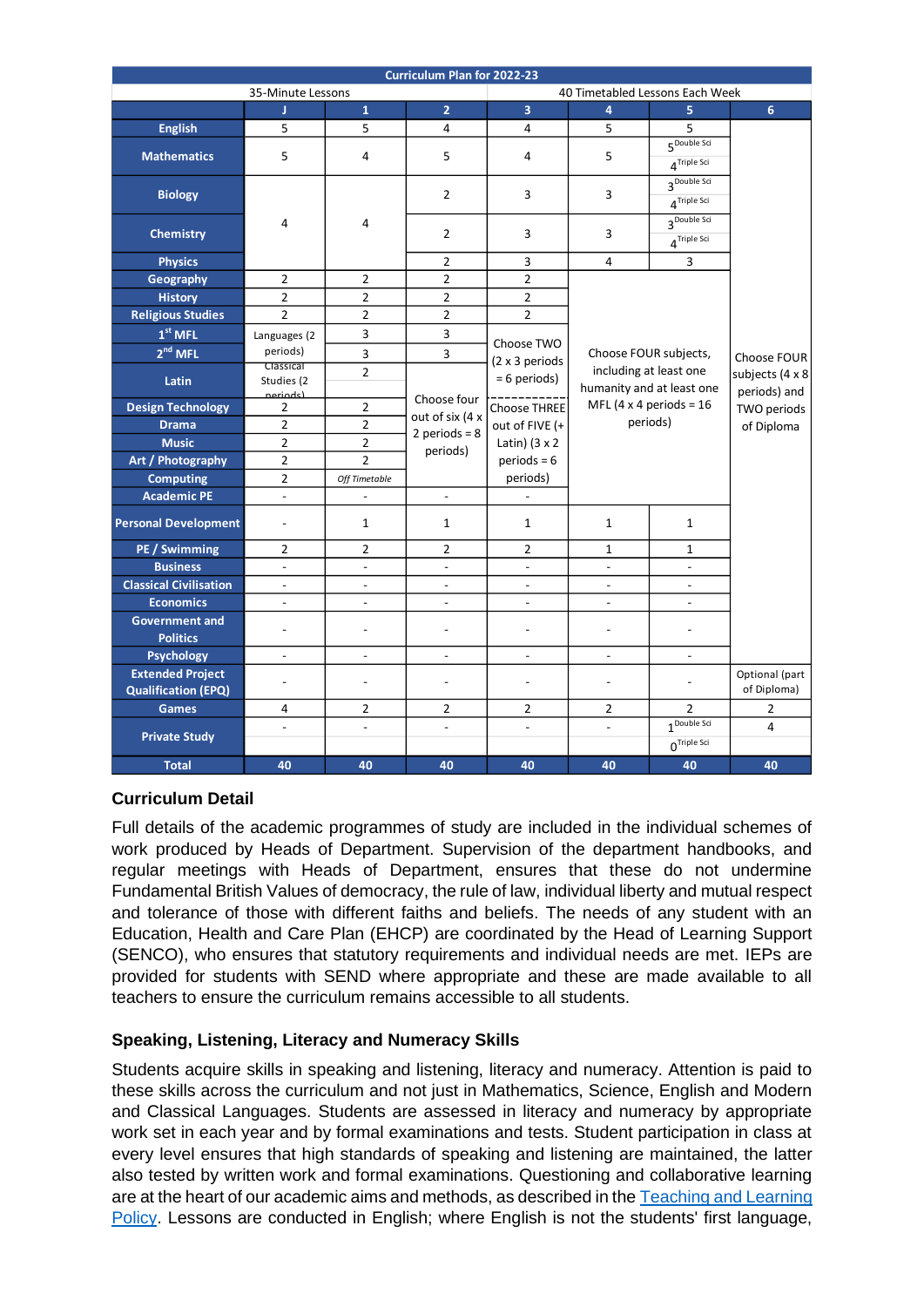we ensure at the point of entry that the student will be able to cope with the teaching provided. A more detailed explanation of the School's approach is provided in our [EAL Policy.](file://///vserver11/staff/Read/Policies/Academic%20-%20EAL%20Policy.docx)

## **ICT Skills**

Students acquire skills in ICT, especially Microsoft Office, across the curriculum. This includes a range of office and creative skills. Teaching students a range of skills then allowing them to independently choose the medium is a focus. This is underpinned in their Computer Science lessons in Junior to Second Year. Students' performance is assessed within discrete assignments within subjects, as well as in cross-curricular endeavours. For example, the TED Talk Competition in Second Year requires students to demonstrate a proficiency in ICT in order to communicate effectively to the audience. Likewise, the EPQ requires advanced proficiency in Microsoft Word in order to successfully reference and produce an academic piece of work. Ethics and e-safety are two vital parts of our ICT provision and we have robust programmes in place that include yearly parental seminars, guest speakers for students and a comprehensive PD curriculum. Safety requirements are specified in our [ICT policy.](https://trinityschoolcroydon.sharepoint.com/:b:/s/TS-Policy_Documents/EbBCgTEuy6xAnhh9By9PRRMBNyEGT4UxvI82f6QoUGZtLQ?e=kRR5ry) Further information regarding the appropriate use of ICT within our lessons can be found within departmental literature such as the department handbooks and schemes of work.

All academic departments have access to bookable ICT spaces as well as banks of portable devices, namely iPads and laptops. Students with specific SEND requirements may also use a laptop during lessons. If appropriate, typing courses may be arranged by the Learning Support Department. J-Bugs, First Year and Lower Sixth students will be piloting 1:1 devices from September 2022. This aims to further enhance their ICT skills through increased exposure to technology and an enhanced training programme (Microsoft Inspire Academy) for all students and selected ones through a digital leader programme.

## **Personal Development (PD), Including PSHEE**

The School's aims and ethos emphasise respect for all in the community, in line with the Equalities Act 2010, and our Personal Development curriculum is designed to support these aims. It comprises a wide range of topics delivered through tutorials and off-timetable events throughout the school, timetabled 'Personal Development' lessons in First to Fifth Year, as well as Diploma sessions in the Sixth Form. All of this is supplemented by the assembly programme.

Topics include health and wellbeing (including resilience, mental health, physical fitness and healthy eating), relationships and sex education (including healthy relationships, consent, friendship, and families) identity and values, positive relationships and antibullying, and personal safety (including online safety, and developing students' awareness of the risks of extremism and radicalisation). Please see the Personal Development handbook for further details.

#### **Careers Guidance**

Please consult the Careers Policy for further details.

#### **Progress**

All students are given the opportunity to learn and make progress. The academic programme is open to all students. We aim to create a safe environment where all are stimulated to learn and to pursue both a full general programme of education and their own specific interests. Teachers take into account the needs of students, as a class and as individuals, when preparing lessons. In some subjects, in some years (e.g. Science and Mathematics), we set students to enable them to make progress at an appropriate level and speed. Teachers pay heed to the Independent Education Plans (IEPs) drawn up for students with learning difficulties.